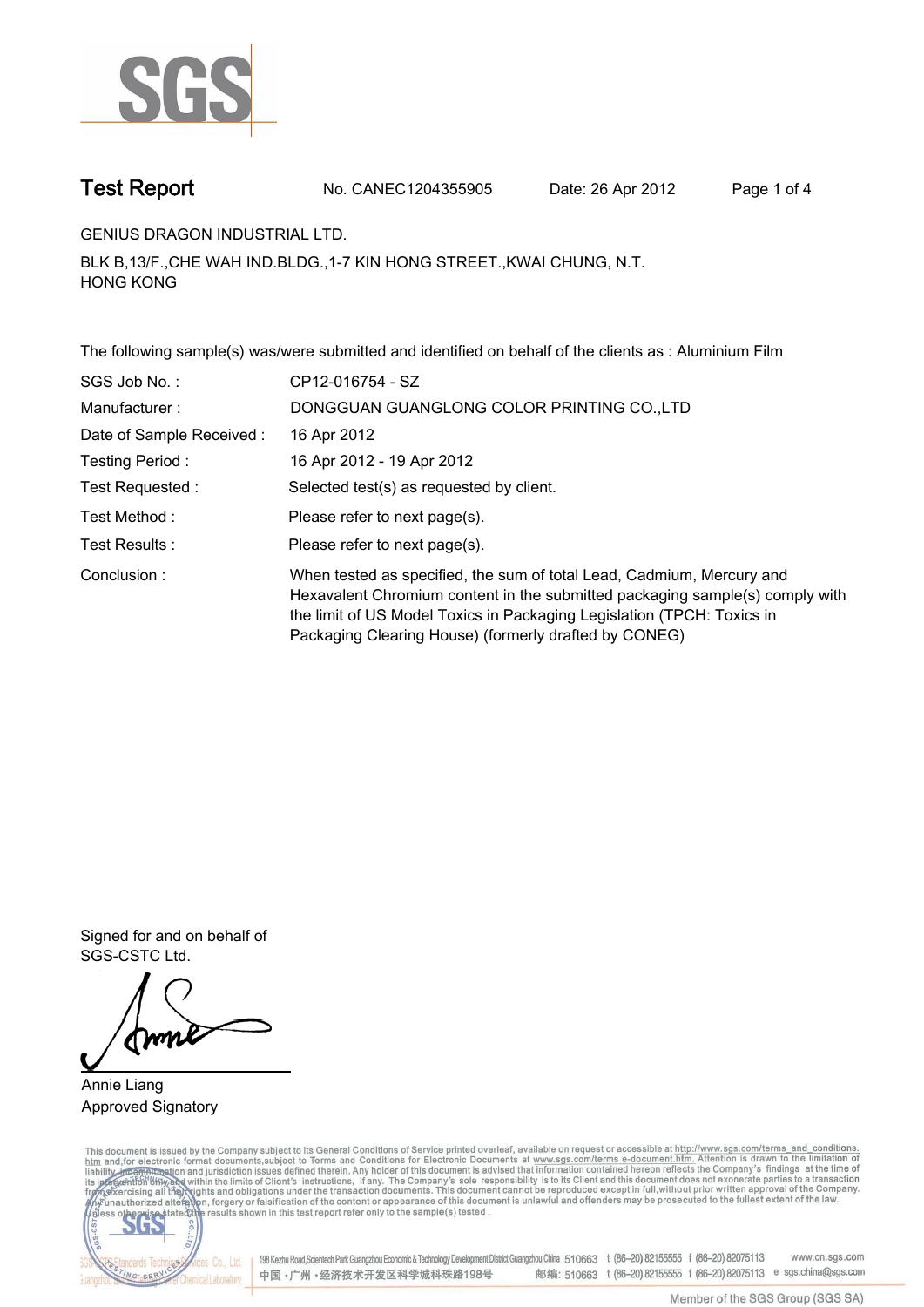

**Test Report. No. CANEC1204355905 Date: 26 Apr 2012. Page 2 of 4.**

**Test Results :.**

**Test Part Description :.**

| Specimen No. | SGS Sample ID    | <b>Description</b> |  |
|--------------|------------------|--------------------|--|
|              | CAN12-043559.001 | Silvery foil       |  |

**Remarks :.(1) 1 mg/kg = 1 ppm = 0.0001%.**

**(2) MDL = Method Detection Limit.**

- **(3) ND = Not Detected ( < MDL ).**
- **(4) "-" = Not Regulated.**

## **US Model Toxics in Packaging Legislation (TPCH: Toxics in Packaging Clearing House) (formerly drafted by CONEG) – Total Lead, Cadmium, Mercury and Hexavalent Chromium content.**

**Test Method :. Test Method: With reference to GZTC CHEM-TOP-174-01. Analysis of Cadmium, Lead, Mercury were performed by ICP-OES. Analysis of Hexavalent Chromium (Cr(VI)) was performed by UV-Vis.**

| Test Item(s)                 | Limit                    | <u>Unit</u> | <b>MDL</b> | <u>001</u> |
|------------------------------|--------------------------|-------------|------------|------------|
| Lead (Pb)                    | ۰                        | mg/kg       | 5          | 13         |
| Hexavalent Chromium (CrVI)   | $\overline{\phantom{a}}$ | mg/kg       | 5          | ND         |
| Cadmium (Cd)                 | $\overline{\phantom{a}}$ | mg/kg       | 5          | <b>ND</b>  |
| Mercury (Hg)                 | ۰                        | mg/kg       | 5          | <b>ND</b>  |
| Total (Pb + Cd + Cr VI + Hg) | 100                      | mg/kg       |            | 13         |

**Notes :.**

**(1) The TPCH legislation has been enacted by California, Connecticut, Florida, Georgia, Illinois, Iowa, Maine, Maryland, Minnesota, Missouri, New Hampshire, New Jersey, New York, Pennsylvania, Rhode Island, Vermont, Virginia, Washington and Wisconsin..**

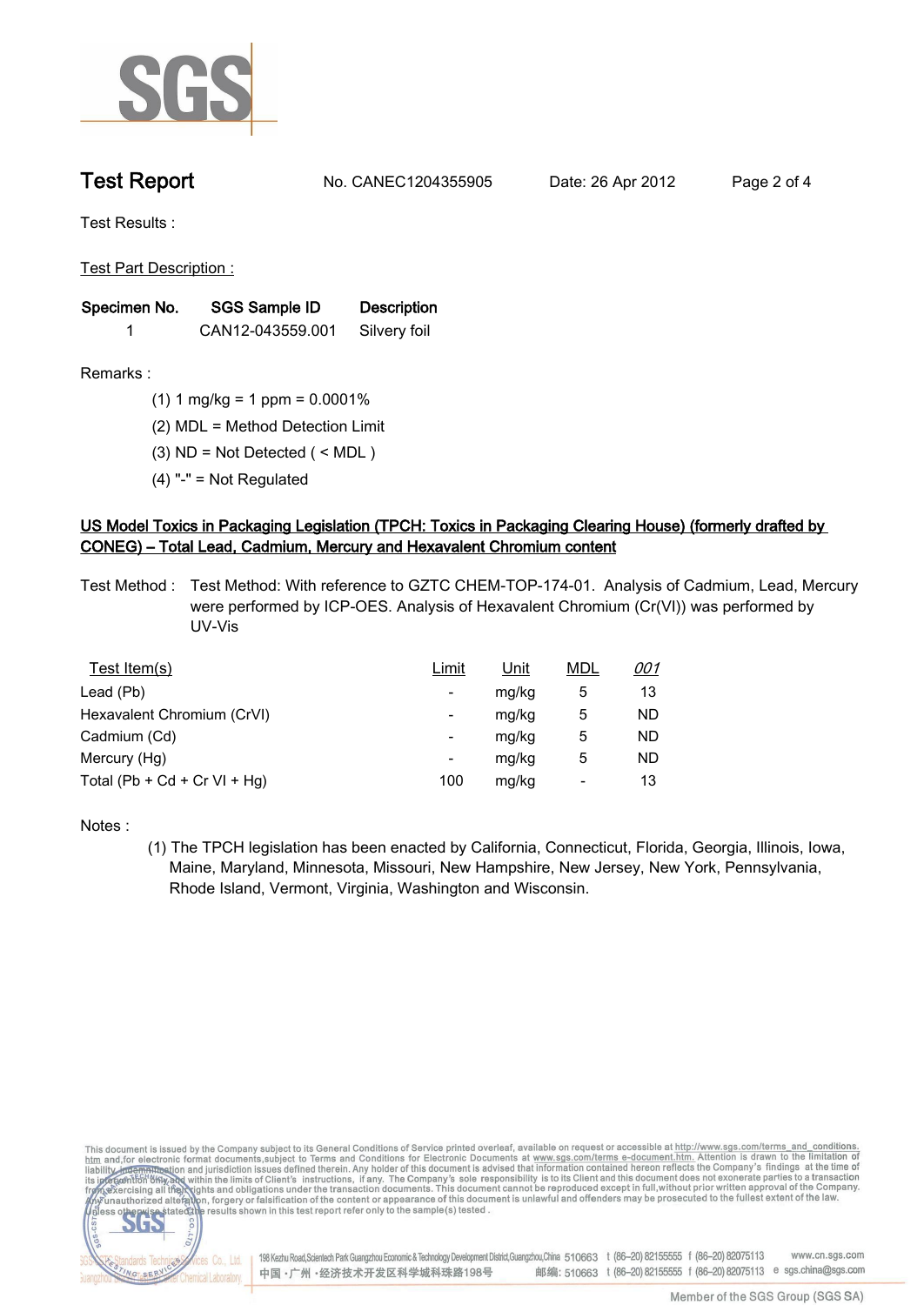

dards Ter

NG SER

vices Co., Ltd.

**Chemical Laboratory** 

**Test Report. No. CANEC1204355905 Date: 26 Apr 2012. Page 3 of 4.**

# **ATTACHMENTS Pb/Cd/Hg/Cr6+ Testing Flow Chart**

**1)** Name of the person who made testing: Bella Wang

2) Name of the person in charge of testing: Adams Yu





198 Kezhu Road,Scientech Park Guangzhou Economic & Technology Development District,Guangzhou,China 510663 t (86-20) 82155555 f (86-20) 82075113 www.cn.sgs.com 邮编: 510663 t (86-20) 82155555 f (86-20) 82075113 e sgs.china@sgs.com 中国·广州·经济技术开发区科学城科珠路198号